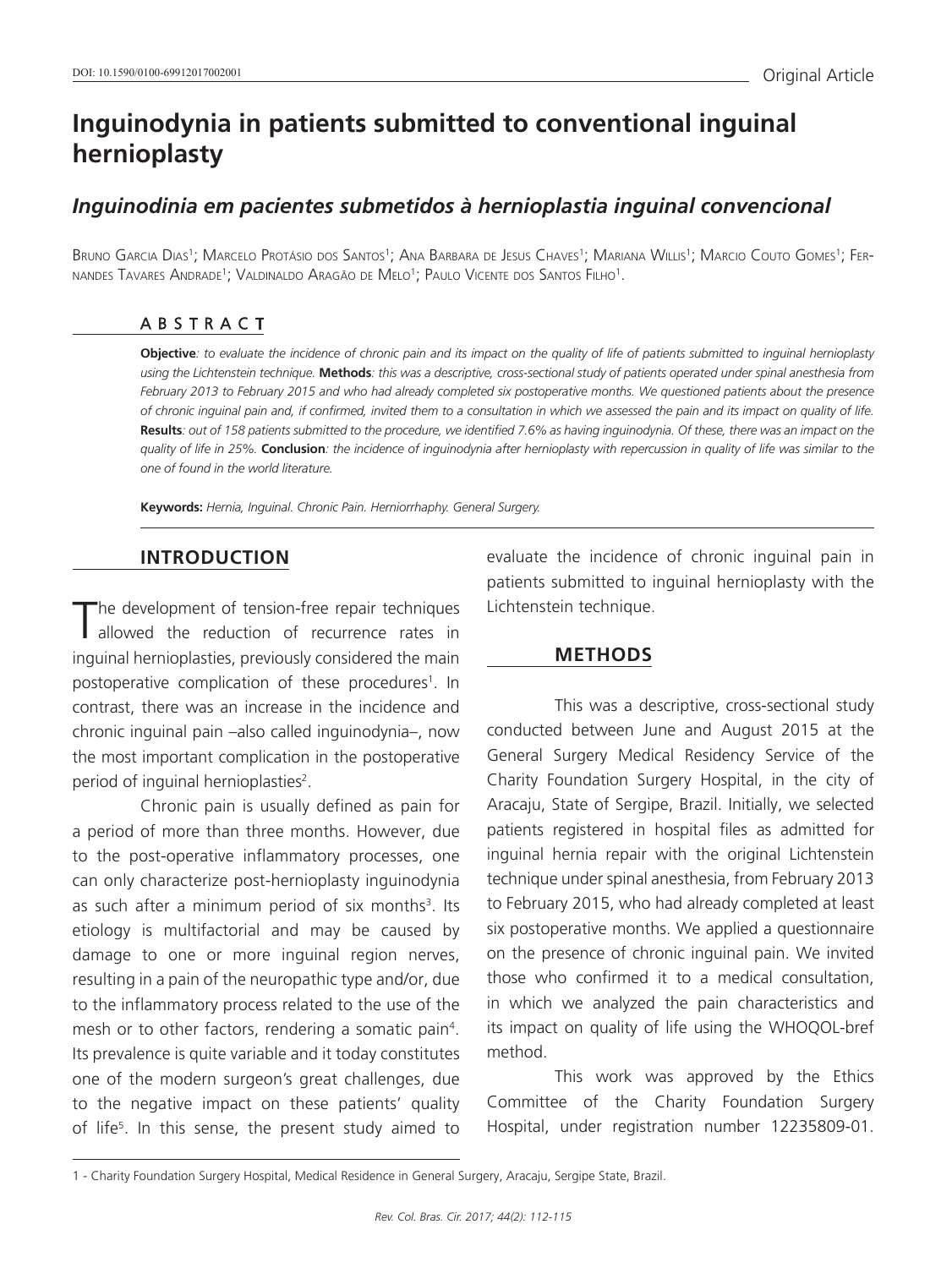| Patient        | Type of pain            | Feature                                   | Duration<br>(months) | Frequency<br>(monthly) | <b>NSP</b>     | IQL        |
|----------------|-------------------------|-------------------------------------------|----------------------|------------------------|----------------|------------|
|                | Neuropathic             | Paresthesia                               | 12                   | 8                      | 5              | <b>No</b>  |
| $\overline{2}$ | Neuropathic             | Paresthesia                               | 07                   | 8                      | 3              | <b>No</b>  |
| 3              | Somatic and neuropathic | Paresthesia + Neuralgia                   | 09                   | $\overline{4}$         | 4              | No.        |
| 4              | Somatic and neuropathic | Paresthesia + Hypoesthesia<br>+ Neuralgia | 11                   | 28                     | 9              | <b>YES</b> |
| 5              | Somatic and neuropathic | Paresthesia + Neuralgia                   | 08                   | 28                     | 5              | <b>YES</b> |
| 6              | Somatic and neuropathic | Paresthesia + Neuralgia                   | 14                   | 12 to 16               | 9              | <b>YES</b> |
| 7              | Somatic and neuropathic | Paresthesia + Neuralgia                   | 10                   | $\overline{4}$         | 3              | <b>No</b>  |
| 8              | Somatic and neuropathic | Paresthesia + Neuralgia                   | 24                   | $1$ to $2$             | $\overline{2}$ | No         |
| 9              | Somatic                 | Neuralgia                                 | 12                   | 4 to 8                 | 4              | No         |
| 10             | Somatic and neuropathic | Paresthesia + Neuralgia                   | 11                   | $\overline{4}$         | 3              | No.        |
| 11             | Somatic and neuropathic | Hypoesthesia + Neuralgia                  | 24                   | 8                      | 3              | NO         |
| 12             | Neuropathic             | Paresthesia + Hypoesthesia                | 20                   | 4                      | 2              | <b>No</b>  |

#### *Table 1 - Characteristics of patients with inguinodynia.*

*NSP: numeric scale of pain; IQL: impact on quality of life.*

We previously informed all patients about the research and advised those selected for medical consultation to sign an informed consent form.

We performed statistical analyzes with the R Core Team 2015 software. The level of significance was set at 5%.

### **RESULTS**

We applied the telephone questionnaire to 158 operated patients. Regarding gender, 18 (11.4%) were women and 140 (88.6%) were men. As to laterality, 88 (55.7%) inguinal hernias were on the right side, 61 (38.6%), on the left side and nine (5.7%) were bilateral. The age ranged from 23 to 87 years, with a mean of 51.3 years.

We identified 12 cases of inguinodynia (7.6%), all being male. Regarding the side of the inguinal hernia, six (50.0%) were on the right side, four (33.3%) on the left side and two (16.7%), bilateral. The age ranged from 25 to 87 years, with an average of 52 years. The pain intensity in the Numerical Pain Scale ranged from 2 to 9, with an average intensity around 4.3. None of the patients with inguinodynia was under medical treatment for this condition. Table 1 shows the pain characteristics of patients with inguinodynia.

Table 2 brings the values of the domains in patients with chronic inguinal pain that presented repercussion in quality of life, as calculated by the WHOQOL-bref method.

#### **DISCUSSION**

The data present in the literature regarding the incidence of chronic pain are quite divergent. This is a consequence of different definitions, different moments of evaluation, different methods of measurement and the subjectivity of pain, a symptom faced in different ways by different peoples and cultures. For this reason, the most recent data on the subject are based on the international guideline for diagnosis and management of chronic pain after inguinal hernia surgery, published in 2011, which aims to standardize some basic concepts on the theme<sup>3</sup>. Still, some points display no consensus and comparisons between studies in the literature becomes difficult.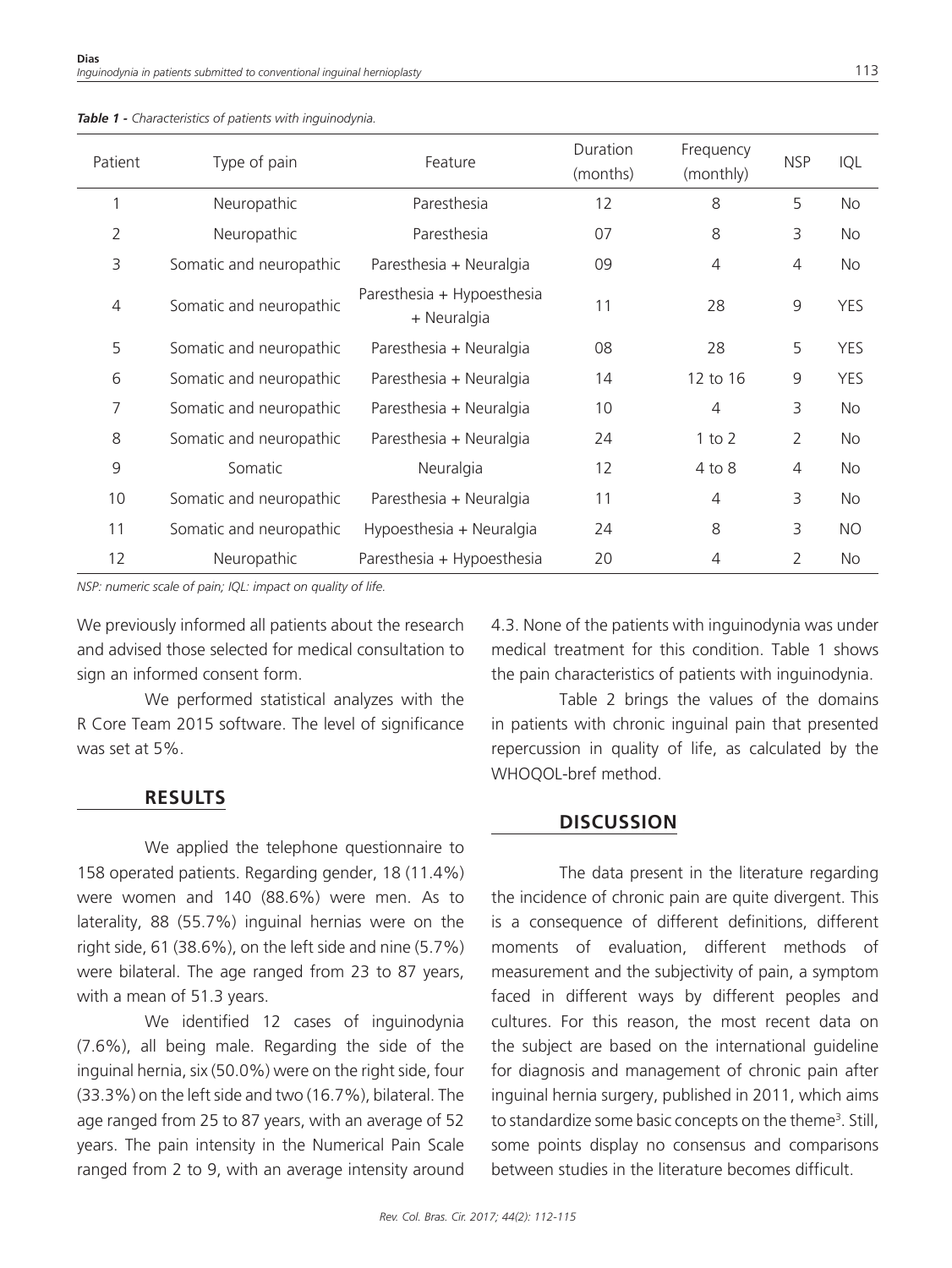| Patient | Physical domain | Psychological<br>domain | Social domain | Environmental<br>domain | Impact on quality of life |
|---------|-----------------|-------------------------|---------------|-------------------------|---------------------------|
|         | 60.7%           | 75%                     | 66.7%         | 65.6%                   | 67%                       |
|         | 67.9%           | 75%                     | 91.7%         | 65.6%                   | 75%                       |
|         | 78.6%           | 66.7%                   | 66.7%         | 65.6%                   | 69.4%                     |

*Table 2 - Areas affected in patients in whominguinodiniacaused impact on quality of life.*

The incidence of inguinodynia after hernioplasty can vary from 0.7 to 51%<sup>6</sup>. In our study, 7.6% of the patients had inguinodynia, which is compatible with that found in the world literature. Of these, only three (1.8%) reported pain that could be classified as significant, having an impact on quality of life. In the others (98.2%), despite the pain report, it had no repercussion in the usual activities. Most of the literature data on inguinodynia do not specify the degree of pain or its periodicity.

Another factor that hinders the analysis of the topic is that the patient may develop chronic pain in variable periods, from the immediate postoperative one to years later, which implies a long-term follow-up to verify the occurrence or not of this complication. Thus, it is important that the studies provide information on the presence of pain related to the postoperative time of that sample studied. Works with longer follow-up (two to three years) reveal residual pain in 31% of patients and disabling pain in 3%<sup>7</sup>.

Another limitation is the way of measuring pain. Some authors use only the information of pain presence or not and do not sub-classify its intensity. Others, however, classify pain according to the visual analogue scale (AVS) rating but varying from 0 to 5, 0 to 10 or 0 to 100. Such lack of standardization impairs a subdivision of pain intensity, making a patient who feels pain grade one (scale 0 to 10), once a month for six months after surgery, be classified as having inguinodynia as much as a patient who has pain grade eight, five times a week. In this way, a sub-classification would be important to facilitate the statistical analysis and consequently the standardization of more individualized treatment. We found a relative limitation in our evaluation since the initial contact for assessment of pain presence or absence was by telephone contact,

which may underestimate the presence of pain and hernia recurrence.

In our study, we used AVS ranging from 0 to 10. We used the criterion of the Quality of Life Scale as a factor to define residual pain with or without repercussion on the quality of life and not only the score attributed to pain. In our series, we had patients with high grades, but without repercussion on quality of life, and patients with a low score as for intensity, but affecting their usual activities. The association of intensity with impairment in quality of life is important to understand how much this pain means to the patient.

It is noteworthy that none of the patients in our series was entitled to receive social benefits that could justify reported complaints to obtain secondary gains, a situation unfortunately present in our society.

The national literature is scarce in relation to these data and we rely on American and European data, whose population may present a greater or less tolerance to pain or even a lower acceptance or conformism regarding its presence. It is noticeable in the present study that even with 1.8% (3/158) of patients with pain that affect quality of life, none of these spontaneously sought the service where they underwent surgery or even another institution, even with all the support offered. None of the patients diagnosed as having inguinodynia was specifically monitored for such complication.

When severe, inguinodynia can be the origin of affective disorders such as anxiety, depression, somatic comorbidities and cognitive impairment, drastically impairing patients' quality of life. It is clear, then, that the consequences are not limited to the clinical domain, being associated with enormous socioeconomic impairment<sup>4</sup>. In our series, we did not have patients in this extreme. However, after